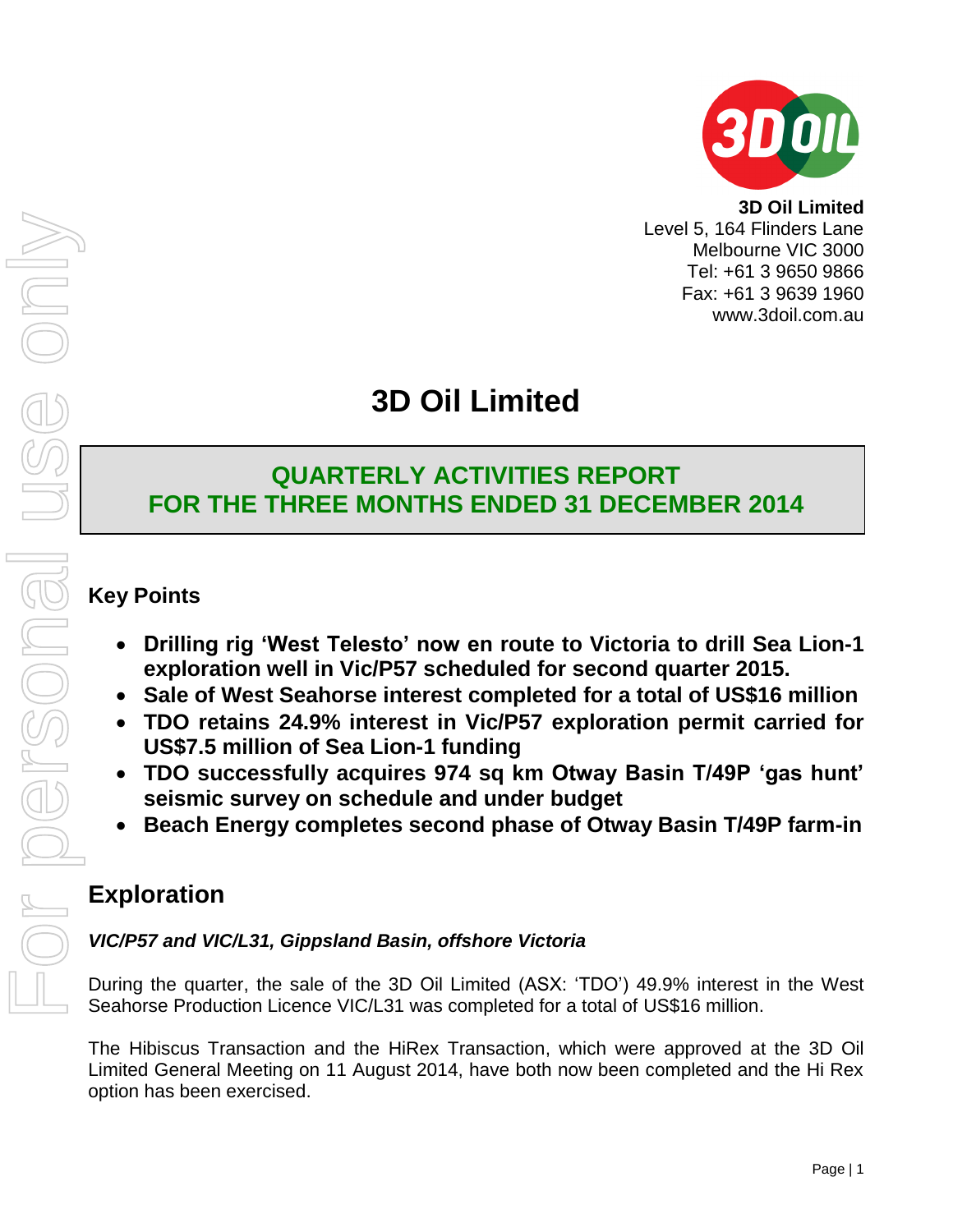As a result, TDO retains a 24.9% interest in the Vic/P57 exploration permit and TDO's interest in the upcoming Sea Lion-1 well will be carried to the extent of US\$7.5 million



*The West Telesto on a transport vessel leaving Singapore en route to Victoria*

During the quarter drilling contracts were signed to secure the Seadrill 'West Telesto' drilling rig to drill the Sea Lion-1 exploration well. The rig is currently being transported to Victoria to drill a number of wells in the region in 2015, including for Origin Energy ("Origin") which will initially utilise the West Telesto on its arrival in Australia. Carnarvon Hibiscus PL ("CHPL") as operator of Vic/P57 will take assignment of the rig for the Sea lion-1 well which is scheduled for 2nd quarter 2015. A Rig Sharing Agreement provides for Origin and CHPL to share certain common costs of the West Telesto's drilling programme including mobilisation and demobilisation.



*Location map showing the VIC/P57 Exploration Permit and the VIC/L31West Seahorse Production Licence*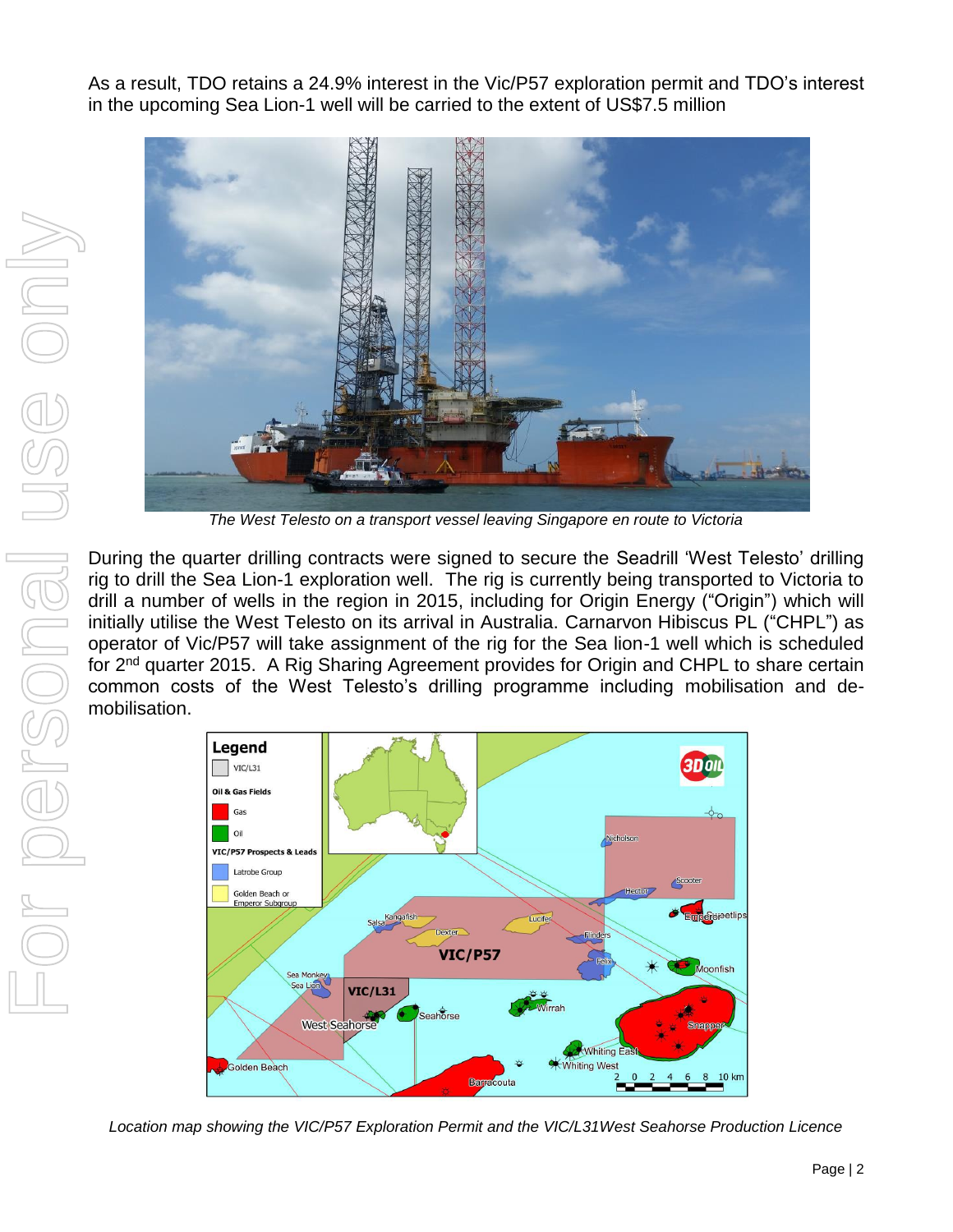Sea Lion is scheduled to be drilled during the second quarter of 2015. It is an exciting prospect on a proven oil-producing trend, and represents one of the last undrilled 4-way dip closures at the prolific 'Top Latrobe' level in the Gippsland Basin. The combination of prominent mapped depth structure and the likely presence of thick high quality reservoir sands overlain by the regional seal makes Sea Lion uniquely prospective.

An independent report has assessed the Sea Lion most likely (P50) Prospective Resource at 11.0MMbbl of oil (combined probabilistic estimate for the three main target levels).

## *T/49P, Otway Basin, offshore Tasmania*

In December, 3D Oil Limited TDO concluded the acquisition of the 974 sq km Flanagan 3D seismic survey. The seismic vessel Polarcus Asima completed just over one month of operations west of King Island with-in budget and without environmental or safety incident.





*Above: Polarcus Asima docked in Melbourne Left: T/49P location map showing Flanagan Survey area*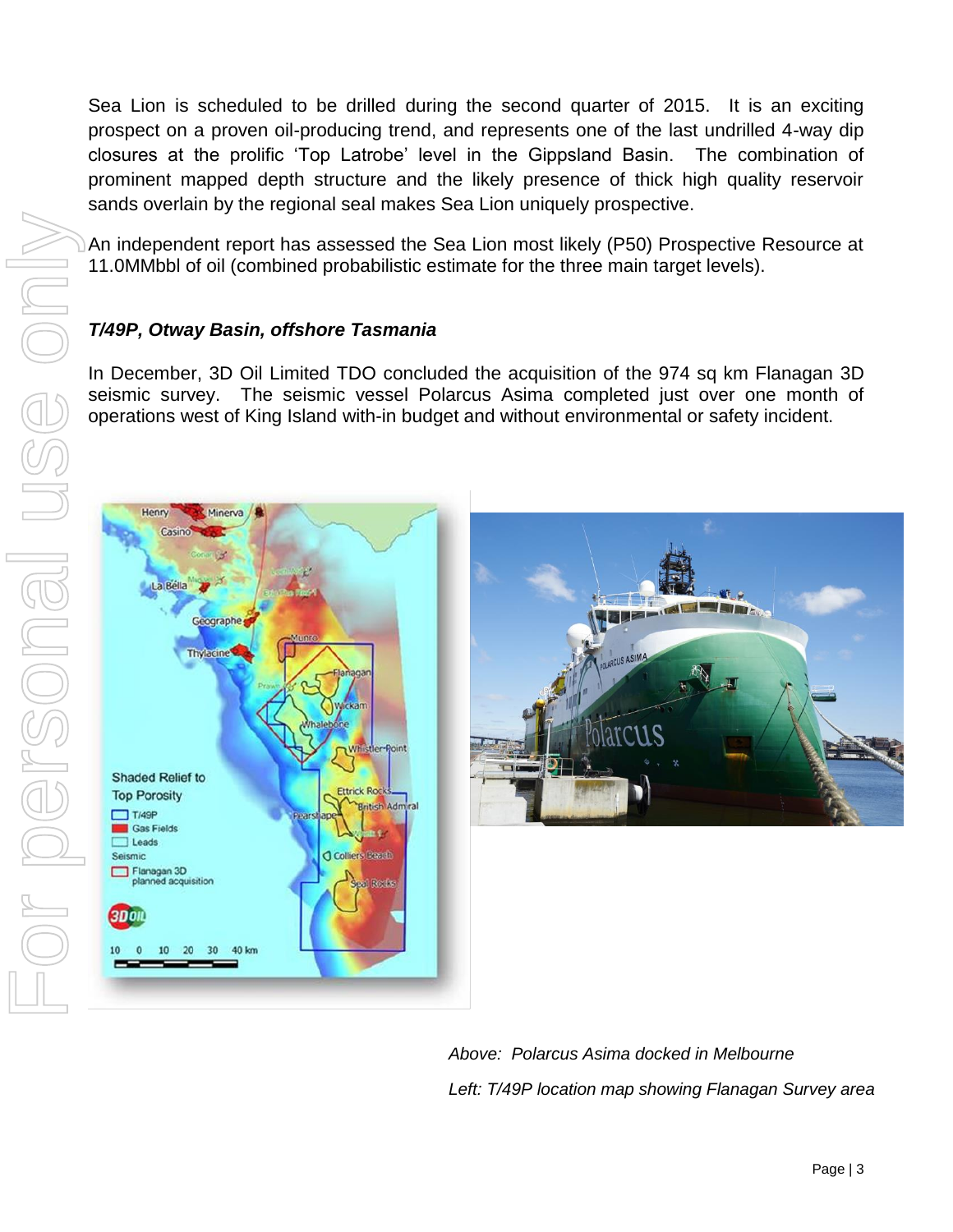The seismic data recorded by the Asima will be processed by DownUnder GeoSolutions in Perth. DownUnder has developed a worldwide reputation as a leading edge data processor. Data processing for modern 3D seismic is a sophisticated process which will require several months to produce a data volume for interpretation by 3D Oil's geoscientists.

Interpretation and assessment of the geology and prospectivity of the area will also likely require several months. As a result, TDO anticipates that results of the Flanagan survey will be available in mid-2015.

In a second phase of dealing with Beach Energy Limited (ASX: BPT), a farmin agreement was completed during the quarter and the T/49P joint venture is now comprised of TDO at 70% and operator, with Beach Energy at 30%. TDO is pleased to have extended its joint venture with a significant company such as Beach and believes that this further validates the potential for this permit.

TDO intends to leverage the results of the Flanagan survey to attract the best possible farmin terms for future exploration in this highly prospective gas exploration area. The recent deals with Beach have allowed TDO to retain a large pre-drilling interest and operatorship in T/49P, while reducing cash exposure to the Flanagan survey. Farmout activities are expected to commence during the third quarter of 2015. The continued strengthening of Eastern Australian gas markets is also expected to contribute to the appetite for the farmout.

# **TDO Petroleum Tenement Holdings**

As at 31 December 2014, TDO petroleum tenement holdings were:

| <b>Tenement and</b><br>Location                  | <b>TDO beneficial</b><br>interest at 30Sep14 | <b>Beneficial interest</b><br>acquired /<br>(disposed) | <b>TDO beneficial</b><br>interest at 31Dec14 |
|--------------------------------------------------|----------------------------------------------|--------------------------------------------------------|----------------------------------------------|
| VIC/P57 offshore<br>Gippsland Basin,<br>Victoria | 49.9%                                        | (25%)                                                  | 24.9%                                        |
| VIC/L31 offshore<br>Gippsland Basin,<br>Victoria | 49.9%                                        | $(49.9\%)$                                             | n/a                                          |
| FT/49P offshore<br>Otway Basin,<br>Tasmania      | 80%                                          | (10%)                                                  | 70%                                          |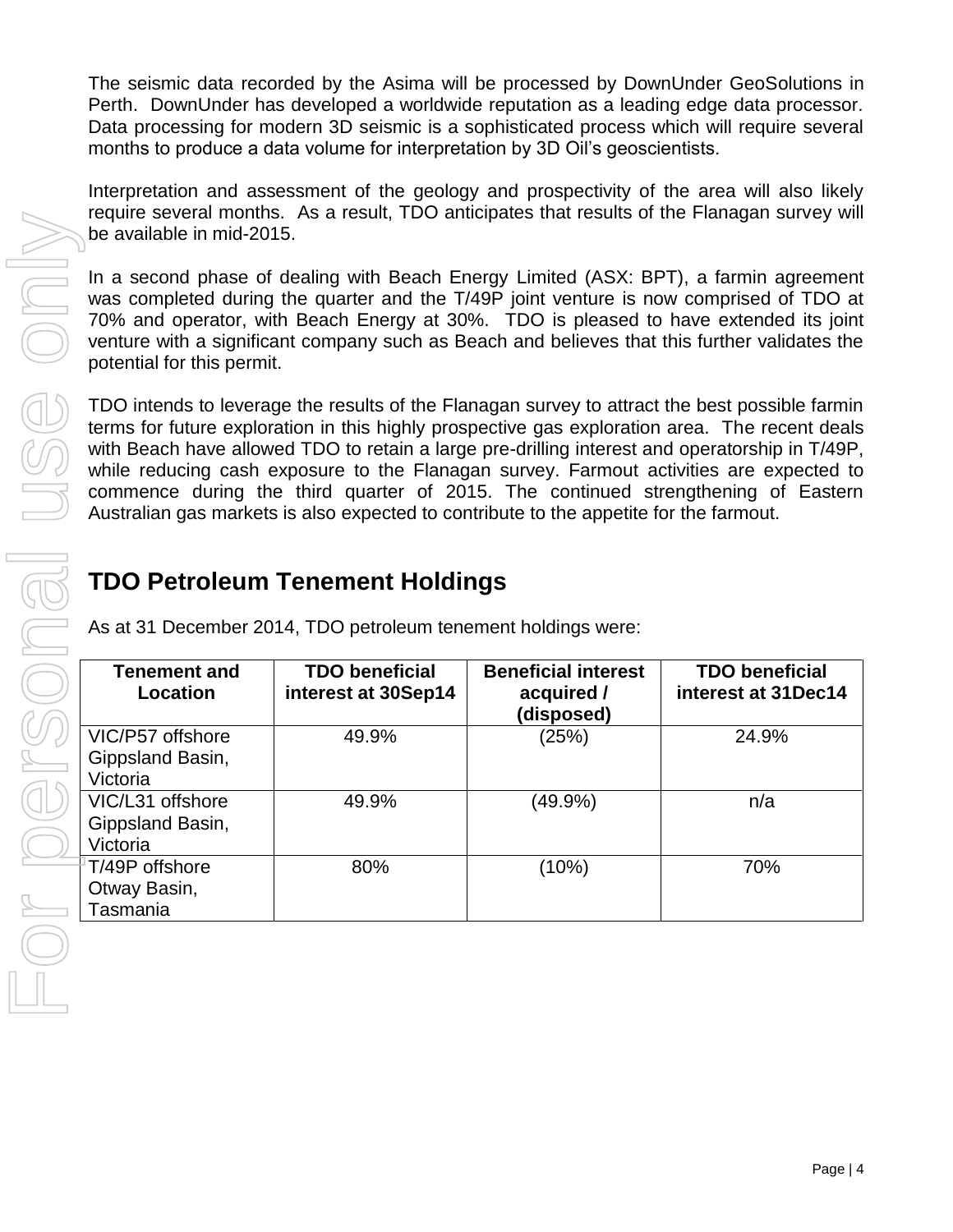# **Appendix 5B**

*Rule 5.3* 

# **Mining exploration entity quarterly report**

Introduced 1/7/96. Origin: Appendix 8. Amended 1/7/97, 1/7/98, 30/9/2001 , 01/06/10.

|              | <b>3D OIL LIMITED</b>                                                                                                                               |                                   |                                     |
|--------------|-----------------------------------------------------------------------------------------------------------------------------------------------------|-----------------------------------|-------------------------------------|
| <b>ABN</b>   |                                                                                                                                                     | Quarter ended ("current quarter") |                                     |
|              | 40 105 597 279                                                                                                                                      | 31 December 2014                  |                                     |
|              | <b>Consolidated statement of cash flows</b>                                                                                                         |                                   |                                     |
|              | Cash flows related to operating activities                                                                                                          | Current quarter<br>\$Α            | Year to date<br>$(6$ months)<br>\$Α |
| 1.1          | Receipts from product sales and related debtors                                                                                                     | 4,245                             | 11,166                              |
| 1.2          | Payments for<br>(a) exploration and evaluation (net of refunds)<br>(b) development                                                                  | (1,938,708)                       | (3,764,021)                         |
| 1.3          | (c) production<br>(d) administration<br>Dividends received                                                                                          | (789, 533)                        | (1,313,750)                         |
| 1.4          | Interest and other items of a similar nature received                                                                                               | 22,996                            | 32,975                              |
| 1.5<br>1.6   | Interest and other costs of finance paid<br>Income taxes paid                                                                                       |                                   |                                     |
| 1.7          | R&D Tax Rebate                                                                                                                                      |                                   |                                     |
| 1.8          | Refund of expenditure from Joint Venture                                                                                                            |                                   |                                     |
|              | <b>Net Operating Cash Flows</b>                                                                                                                     | (2,701,000)                       | (5,033,629)                         |
| 1.8          | Cash flows related to investing activities<br>Payment for purchases of:<br>(a)prospects/farmins<br>(b) equity investments<br>(c) other fixed assets |                                   |                                     |
| 1.9          | Proceeds from sale of:<br>(a)prospects/farmin<br>(b) equity investments                                                                             | 15,939,329                        | 18,439,329                          |
|              | (c) other fixed assets                                                                                                                              |                                   | 1,489,695                           |
| 1.10<br>1.11 | Loans to other entities<br>Loans repaid by other entities                                                                                           |                                   |                                     |
| 1.12         | Other (provide details if material)                                                                                                                 |                                   |                                     |
|              | Net investing cash flows                                                                                                                            | 15,939,329                        | 19,929,024                          |
| 1.13         | Total operating and investing cash flows (carried<br>forward)                                                                                       | 13,238,329                        | 14,895,394                          |

USG ONN

<sup>+</sup> See chapter 19 for defined terms.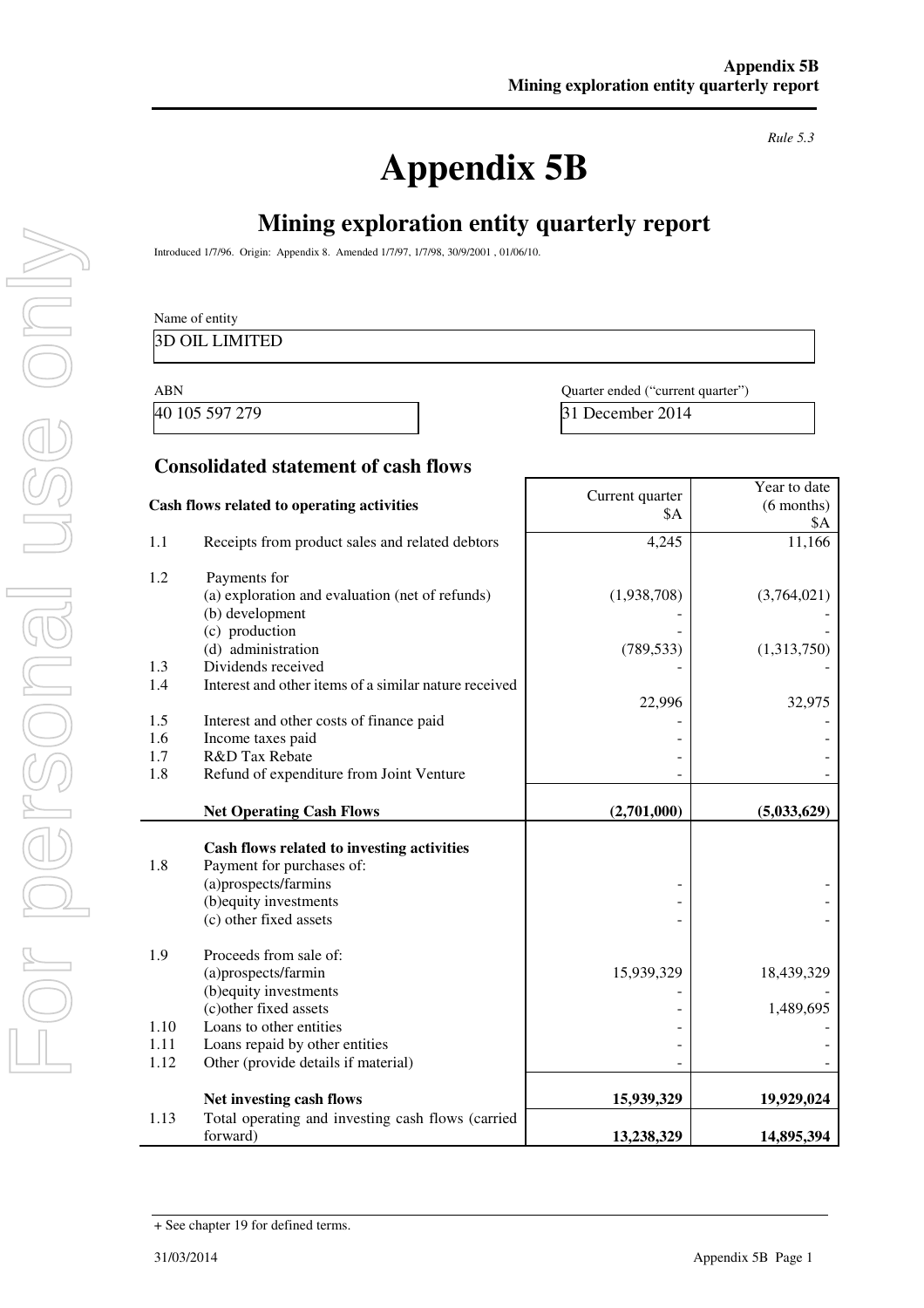| 1.13 | Total operating and investing cash flows   |            |            |
|------|--------------------------------------------|------------|------------|
|      | (brought forward)                          | 13,238,329 | 14,895,394 |
|      | Cash flows related to financing activities |            |            |
| 1.14 | Proceeds from issues of shares             | -          |            |
| 1.15 | Proceeds from sale of forfeited shares     |            |            |
| 1.16 | Proceeds from borrowings                   |            |            |
| 1.17 | Repayment of borrowings                    |            |            |
| 1.18 | Dividends paid                             |            |            |
| 1.19 | Other                                      |            |            |
|      | Net financing cash flows                   |            |            |
|      | Net increase (decrease) in cash held       | 13,238,329 | 14,895,394 |
| 1.20 | Cash at beginning of quarter/year to date  | 2,484,917  | 827,853    |
| 1.21 | Exchange rate adjustments to item 1.20     | 865,311    | 865,311    |
| 1.22 | Cash at end of quarter                     | 16,588,578 | 16,588,578 |

## **Payments to directors of the entity and associates of the directors Payments to related entities of the entity and associates of the related entities**

|      |                                                                  | Current quarter<br>\$A |
|------|------------------------------------------------------------------|------------------------|
| 1.23 | Aggregate amount of payments to the parties included in item 1.2 | 167,742                |
| 1.24 | Aggregate amount of loans to the parties included in item 1.10   |                        |
|      |                                                                  |                        |

#### 1.25 Explanation necessary for an understanding of the transactions

Director's fees and salaries paid to directors during the December 2014 quarter.

#### **Non-cash financing and investing activities**

- 2.1 Details of financing and investing transactions which have had a material effect on consolidated assets and liabilities but did not involve cash flows Beach energy has increased its funding on the Flanagan 3D seismic survey and will contribute 35% towards the costs. Their stake in T49P will increase from 20% to 30% as a result.
- 2.2 Details of outlays made by other entities to establish or increase their share in projects in which the reporting entity has an interest

Nil

<sup>+</sup> See chapter 19 for defined terms.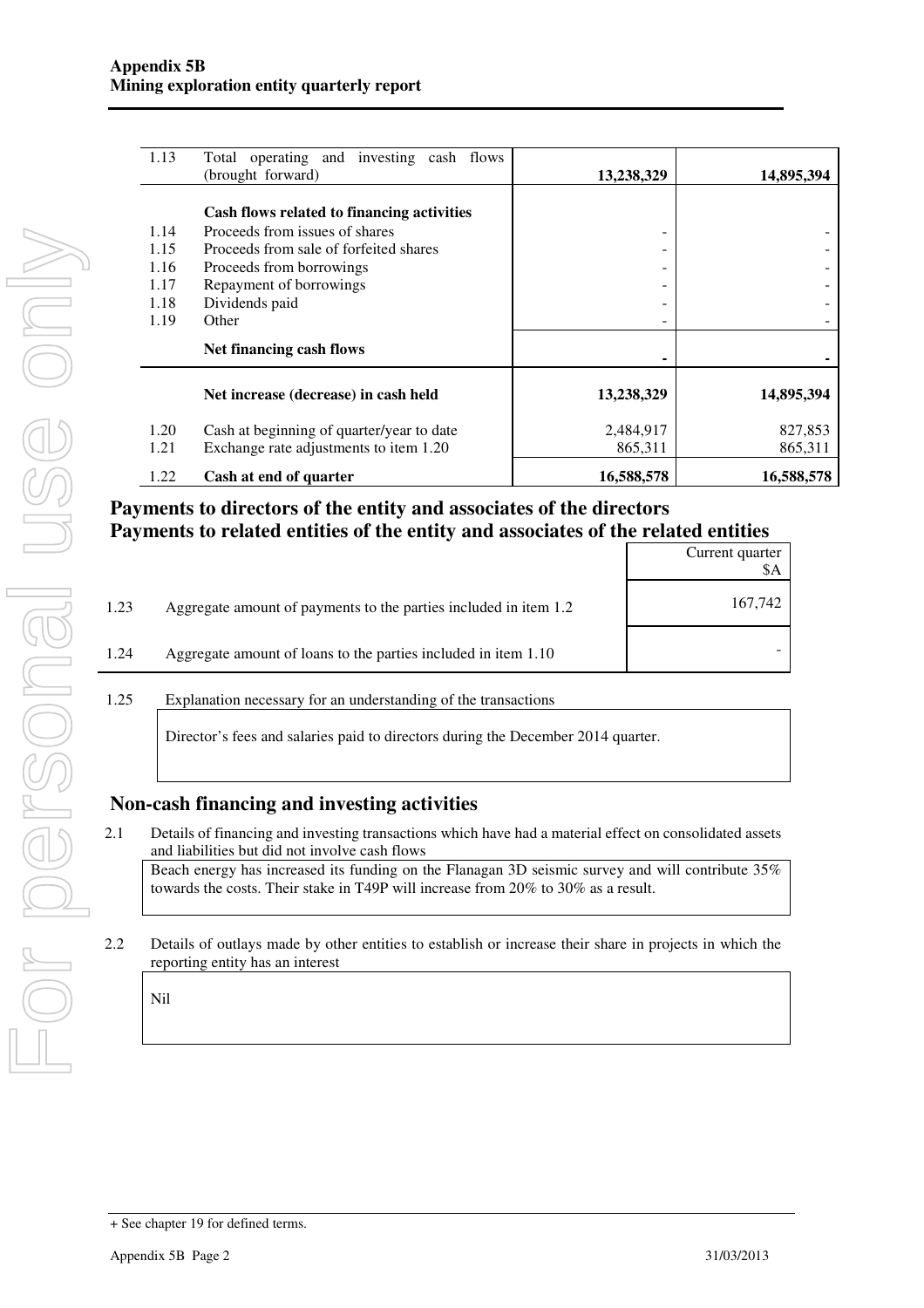#### **Financing facilities available**

*Add notes as necessary for an understanding of the position.* 

|     |                             | Amount available<br>\$A'000 | Amount used<br>\$A'000 |
|-----|-----------------------------|-----------------------------|------------------------|
| 3.1 | Loan facilities             | -                           |                        |
| 3.2 | Credit standby arrangements | -                           |                        |

#### **Estimated cash outflows for next quarter**

|     | <b>Total</b>               | 6,600                    |
|-----|----------------------------|--------------------------|
|     |                            |                          |
| 4.4 | Administration             | 600                      |
| 4.3 | Production                 | $\overline{\phantom{0}}$ |
| 4.2 | Development                | $\overline{\phantom{0}}$ |
|     |                            |                          |
| 4.1 | Exploration and evaluation | 6,000                    |
|     |                            | \$A'000                  |

# **Reconciliation of cash**

| Reconciliation of cash at the end of the quarter (as<br>shown in the consolidated statement of cash flows) to<br>the related items in the accounts is as follows. |                                                  | Current quarter<br>\$A'000 | Previous quarter<br>\$A'000 |
|-------------------------------------------------------------------------------------------------------------------------------------------------------------------|--------------------------------------------------|----------------------------|-----------------------------|
| 5.1                                                                                                                                                               | Cash on hand and at bank                         | 16,428                     | 2,325                       |
| 5.2                                                                                                                                                               | Deposits at call                                 | 114                        | 113                         |
| 5.3                                                                                                                                                               | Bank overdraft                                   |                            |                             |
| 5.4                                                                                                                                                               | Other – Bank Guarantee                           | 47                         |                             |
|                                                                                                                                                                   | <b>Total: Cash at end of quarter</b> (item 1.22) | 16,588                     | 2.485                       |

## **Changes in interests in mining tenements**

|     |                         | Tenement   | Nature of interest                | Interest at | Interest at |
|-----|-------------------------|------------|-----------------------------------|-------------|-------------|
|     |                         | reference  | (note (2))                        | beginning   | end of      |
|     |                         |            |                                   | of quarter  | quarter     |
| 6.1 | Interests in mining     | T/49P      | Beach energy<br>earned<br>an      | 80%         | 70%         |
|     | tenements relinquished, | Offshore   | additional 10% interest by        |             |             |
|     | reduced or lapsed       | Otway      | increasing its funding on the     |             |             |
|     |                         | Basin.     | Flanagan 3D seismic survey.       |             |             |
|     |                         | Tasmania   |                                   |             |             |
| 6.2 | Interests in mining     | VIC/P57    | 3D oil sold its interest to       | 49.9%       | 24.9%       |
|     | tenements acquired or   | offshore   | Carnavon Hibiscus Pty Ltd         |             |             |
|     | increased               | Gippsland  | $(5%)$ and HiRex (Aus) Pty        |             |             |
|     |                         | Basin, Vic | exercised<br>Ltd<br>its<br>option |             |             |
|     |                         |            | $(20\%)$                          |             |             |

<sup>+</sup> See chapter 19 for defined terms.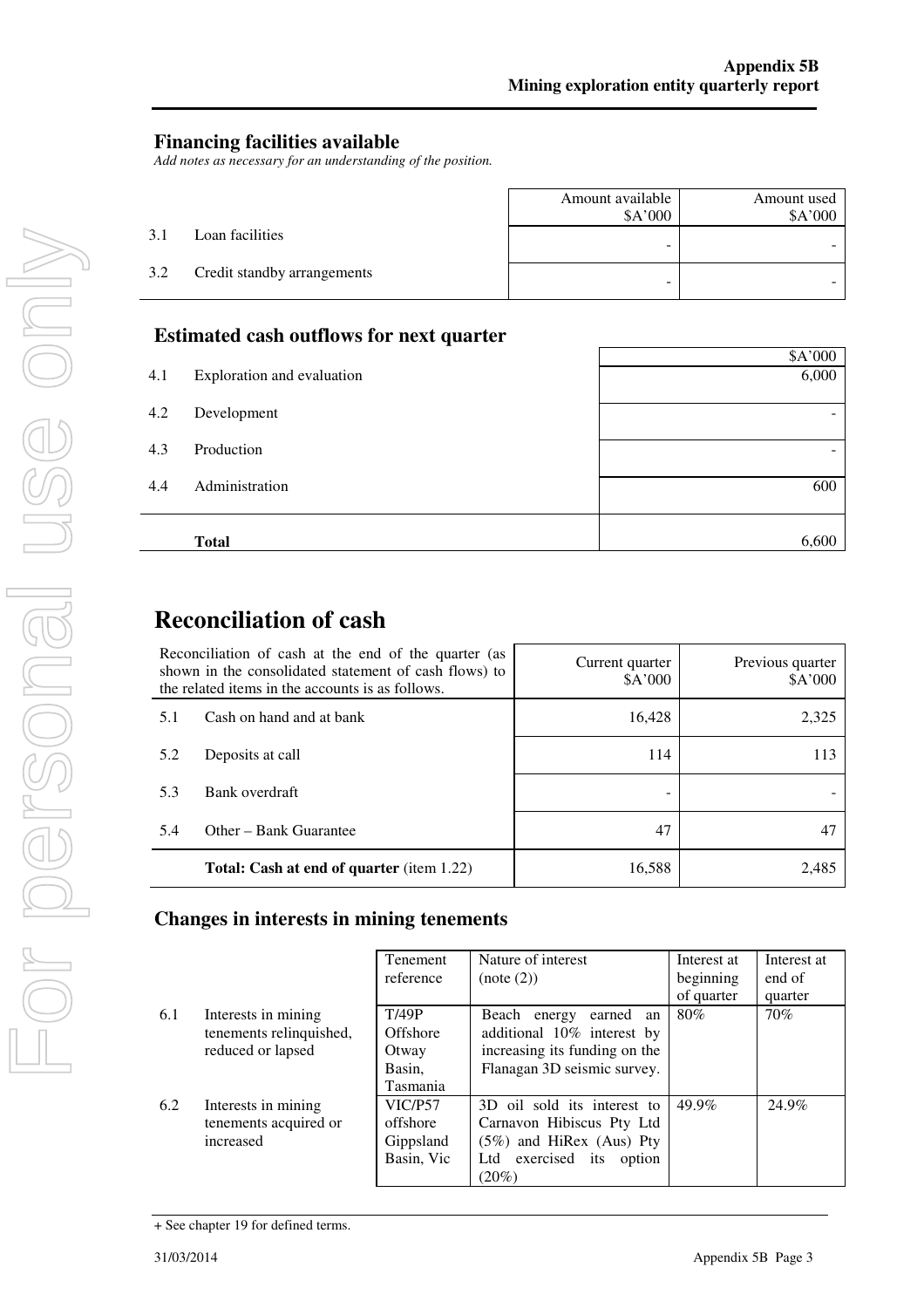| VIC/L31    | 3D oil sold its interest to $\frac{49.9\%}{ }$ | N/A |
|------------|------------------------------------------------|-----|
| offshore   | Carnavon Hibiscus Pty Ltd.                     |     |
| Gippsland  |                                                |     |
| Basin, Vic |                                                |     |

#### **Issued and quoted securities at end of current quarter**

*Description includes rate of interest and any redemption or conversion rights together with prices and dates.* 

|      |                               | Total number | Number quoted            | Issue price per<br>security (see note<br>$3)$ (cents) | Amount paid up per<br>security (see note 3)<br>(cents) |
|------|-------------------------------|--------------|--------------------------|-------------------------------------------------------|--------------------------------------------------------|
| 7.1  | Preference                    |              |                          |                                                       |                                                        |
|      | <sup>+</sup> securities       |              |                          |                                                       |                                                        |
|      | (description)                 |              |                          |                                                       |                                                        |
| 7.2  | Changes during                |              |                          |                                                       |                                                        |
|      | quarter                       |              |                          |                                                       |                                                        |
|      | (a) Increases                 |              |                          |                                                       |                                                        |
|      | through issues                |              |                          |                                                       |                                                        |
|      | (b) Decreases                 |              |                          |                                                       |                                                        |
|      | through returns of            |              |                          |                                                       |                                                        |
|      | capital, buy-backs,           |              |                          |                                                       |                                                        |
|      | redemptions                   |              |                          |                                                       |                                                        |
| 7.3  | +Ordinary                     | 237,523,000  | 237,523,000              |                                                       |                                                        |
|      | securities                    |              |                          |                                                       |                                                        |
| 7.4  | Changes during                |              |                          |                                                       |                                                        |
|      | quarter                       |              |                          |                                                       |                                                        |
|      | (a) Increases                 |              |                          |                                                       |                                                        |
|      | through issues                |              |                          |                                                       |                                                        |
|      | (b) Decreases                 |              |                          |                                                       |                                                        |
|      | through returns of            |              |                          |                                                       |                                                        |
|      | capital, buy-backs            |              |                          |                                                       |                                                        |
|      | (c) Released from             |              |                          |                                                       |                                                        |
|      | <b>ASX</b> restriction        |              |                          |                                                       |                                                        |
| 7.5  | <sup>+</sup> Convertible debt |              |                          |                                                       |                                                        |
|      | securities                    |              |                          |                                                       |                                                        |
|      | (description)                 |              |                          |                                                       |                                                        |
| 7.6  | Changes during                |              |                          |                                                       |                                                        |
|      | quarter                       |              |                          |                                                       |                                                        |
|      | (a) Increases                 |              |                          |                                                       |                                                        |
|      | through issues                |              |                          |                                                       |                                                        |
|      | (b) Decreases                 |              |                          |                                                       |                                                        |
|      | through securities            |              |                          |                                                       |                                                        |
|      | matured, converted            |              |                          |                                                       |                                                        |
| 7.7  | <b>Options</b>                |              |                          | Exercise price                                        | Expiry date                                            |
|      | (description and              | 200,000      |                          | \$0.40                                                | 31 January 2015                                        |
|      | conversion factor)            | 78,000       |                          | \$0.18                                                | 07 October 2015                                        |
|      |                               | 595,000      | $\overline{a}$           | \$0.16                                                | 30 November 2015                                       |
|      |                               | 300,000      |                          | \$0.11                                                | 30 November 2016                                       |
|      |                               | 250,000      | $\overline{\phantom{0}}$ | \$0.12                                                | 29 November 2016                                       |
|      |                               | 400,000      | -                        | \$0.08                                                | 30 November 2017                                       |
| 7.8  |                               |              | $\overline{\phantom{0}}$ |                                                       |                                                        |
|      | Issued during                 |              | ÷,                       |                                                       |                                                        |
|      | quarter                       |              |                          |                                                       |                                                        |
| 7.9  | <b>Exercised</b> during       |              |                          |                                                       |                                                        |
|      | quarter                       |              | $\overline{\phantom{0}}$ |                                                       |                                                        |
| 7.10 | Expired/lapsed                |              |                          |                                                       |                                                        |
|      | during quarter                |              | $\overline{a}$           |                                                       |                                                        |

<sup>+</sup> See chapter 19 for defined terms.